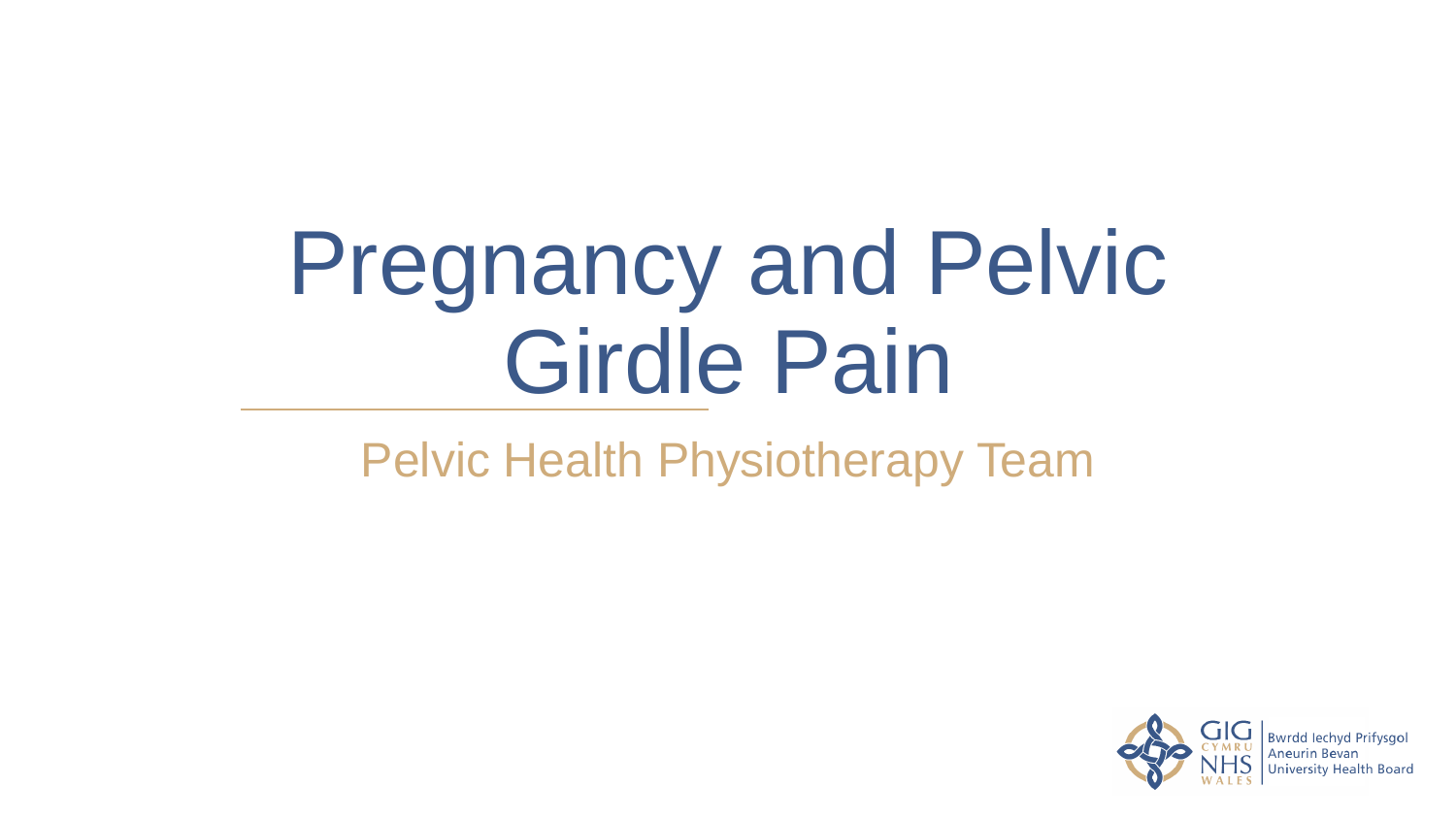### **Contents**

- What is pelvic girdle pain?
- Symptoms of pelvic girdle pain
- How to manage pelvic girdle pain
- Pelvic floor exercises
- Deep abdominal exercises
- When and how to ask for help
- Useful resources

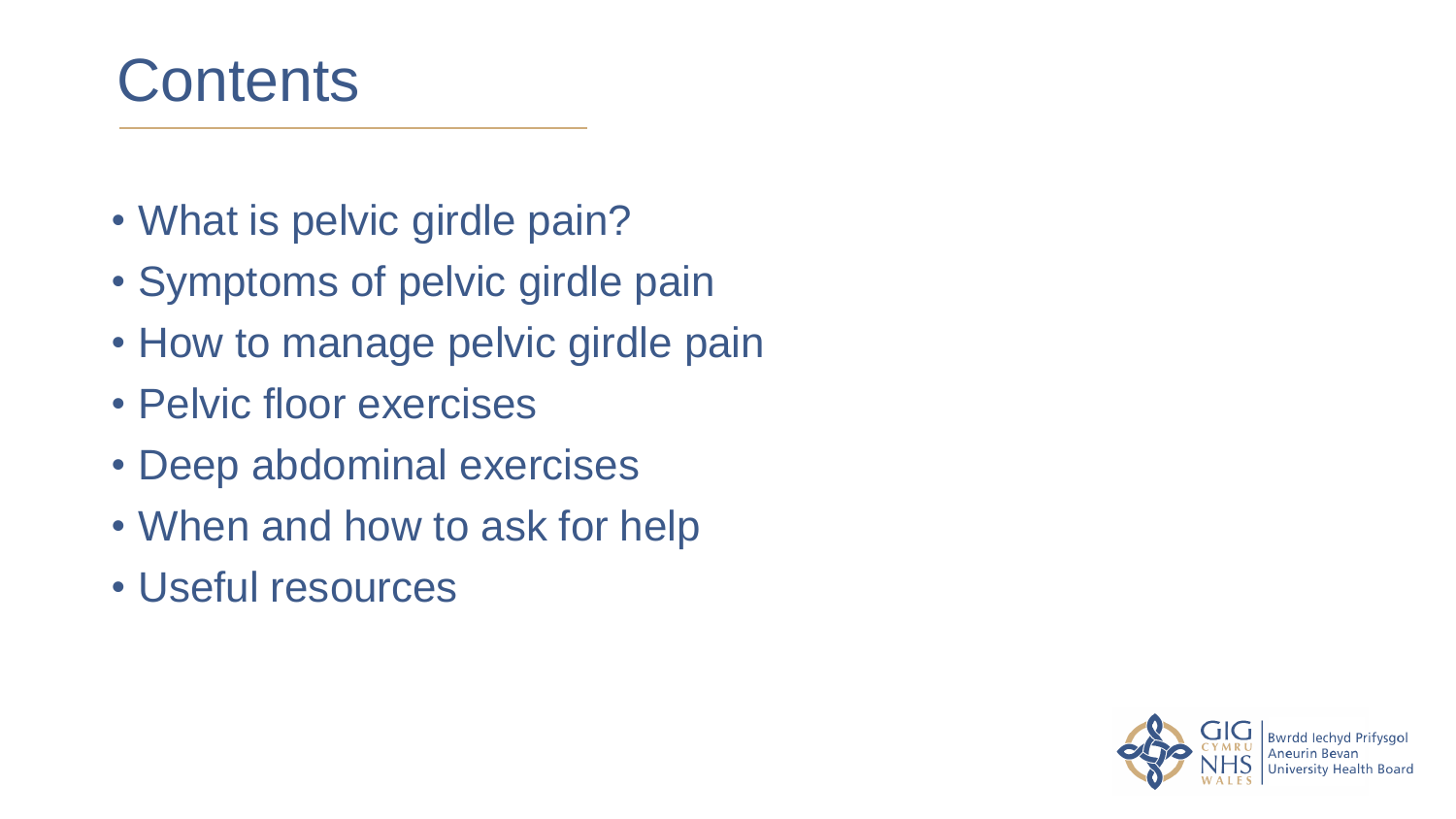### Pregnancy and Pelvic Girdle Pain

#### Areas of the body that can be affected by PGP



*What is Pelvic Girdle Pain (PGP)?*

- PGP refers to pain that a women may feel during or shortly after her pregnancy in the joints of the pelvis and the surrounding areas of soft tissue such as the buttocks, lower back and groin
- A lot of women will experience small 'niggles' throughout pregnancy, however some can experience more severe symptoms
- If you are experiencing symptoms of PGP it should not have any negative impact your baby's health



**Bwrdd Jechyd Prifysgol**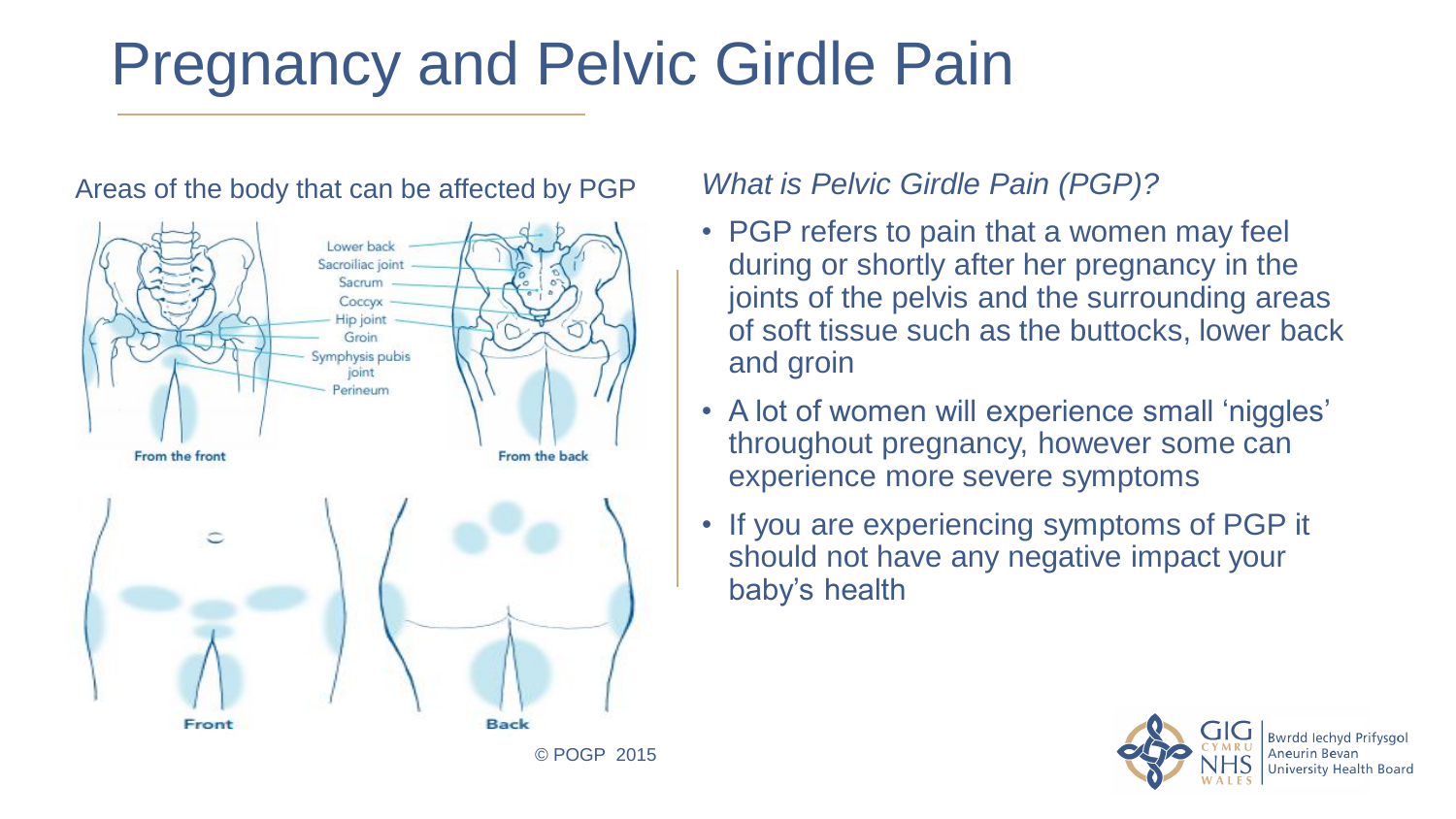### Pregnancy and Pelvic Girdle Pain Continued

- Approximately 1 in 5 pregnant women experience PGP
- Everyone will experience different symptoms, some more severe than others
- Physiotherapy can help you to manage the symptoms of PGP
- If your symptoms don't improve on their own within a week or two you should ask for help from your Midwife, GP, Physiotherapist or other health care worker

PGP is more common if any of the following applies to you:

- You have had multiple pregnancies
- You have had PGP on a previous pregnancy
- You are overweight
- You have a physically hard job, awkward working conditions or poor working posture
- You have a history of lower back or pelvic pain/trauma
- You have hyper-mobile joints

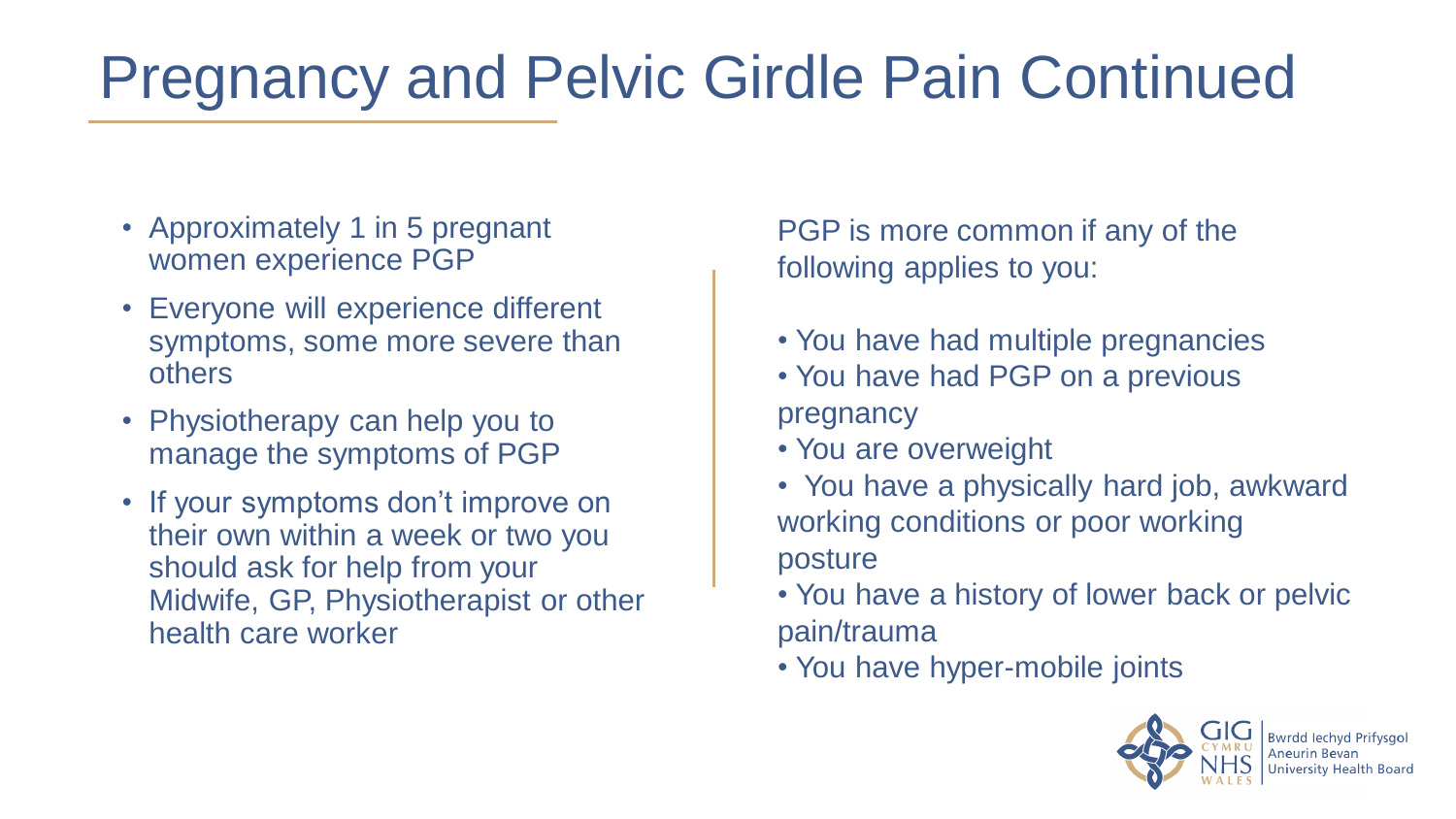### Symptoms of Pelvic Girdle Pain may Include...

- Pain/difficulty walking
- Pain when standing on one leg
- Pain/difficulty moving legs apart e.g. getting out of the car
- Clicking or grinding in the pelvic bones
- Limited or painful hip movements
- Pain with changing position e.g. turning over in bed
- Pain during normal activities of life e.g. doing the housework
- Inability to tolerate long periods of time in one position

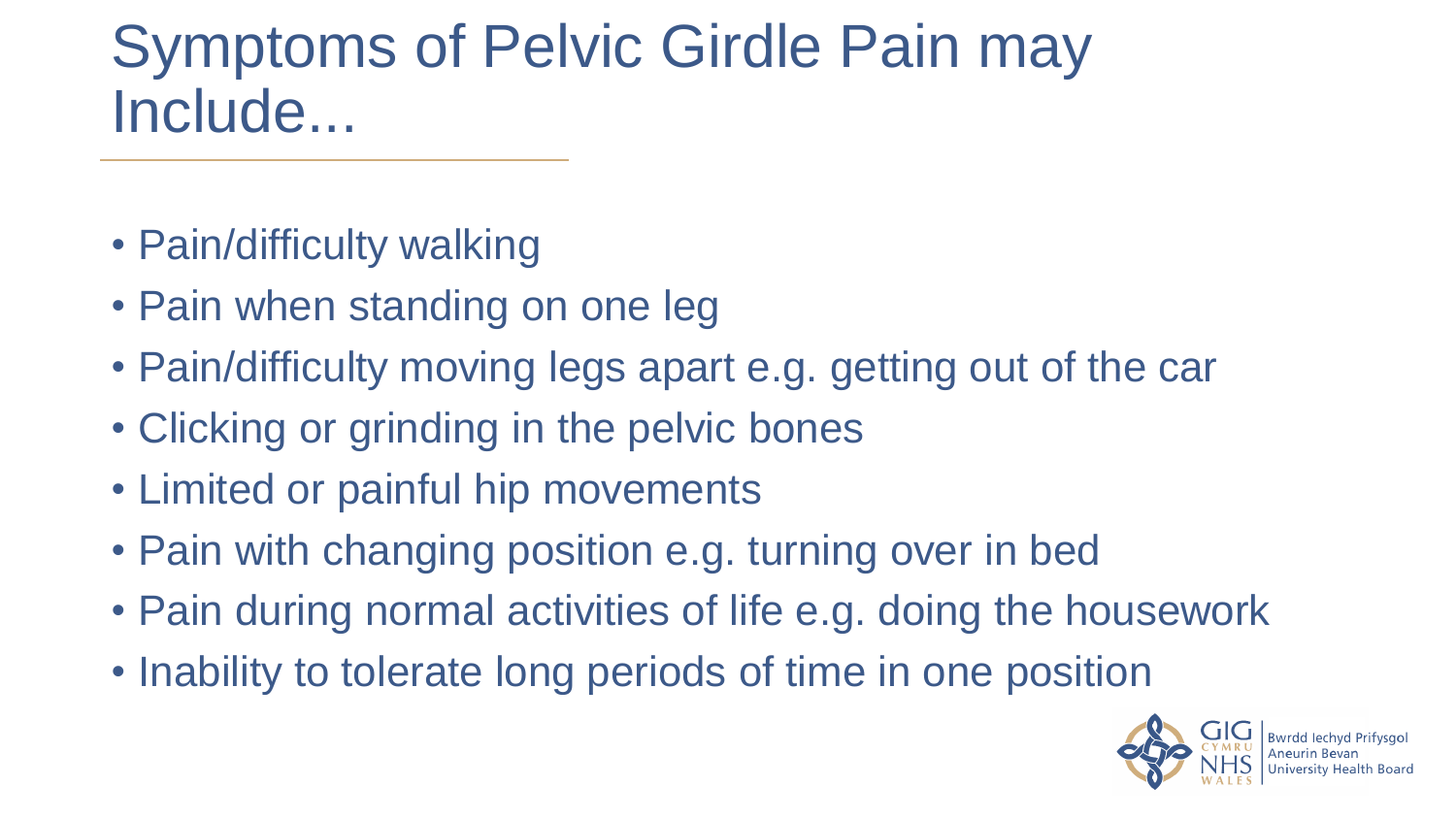### What causes Pelvic Girdle Pain?

There is not always an obvious cause for PGP or it may be caused by a combination of factors:

- The joints of the pelvic girdle may be stiff or moving unevenly
- A change in the activity of the muscles of your tummy, pelvic girdle, hips and pelvic floor can lead to the pelvic girdle feeling less supported (rest assured though, the pelvis is a very strong structure that is designed for this!)
- Changes in your posture as your baby grows
- Changes in the position of the baby
- A small number of women may have pain in their pelvic joints caused by hormonal changes during pregnancy

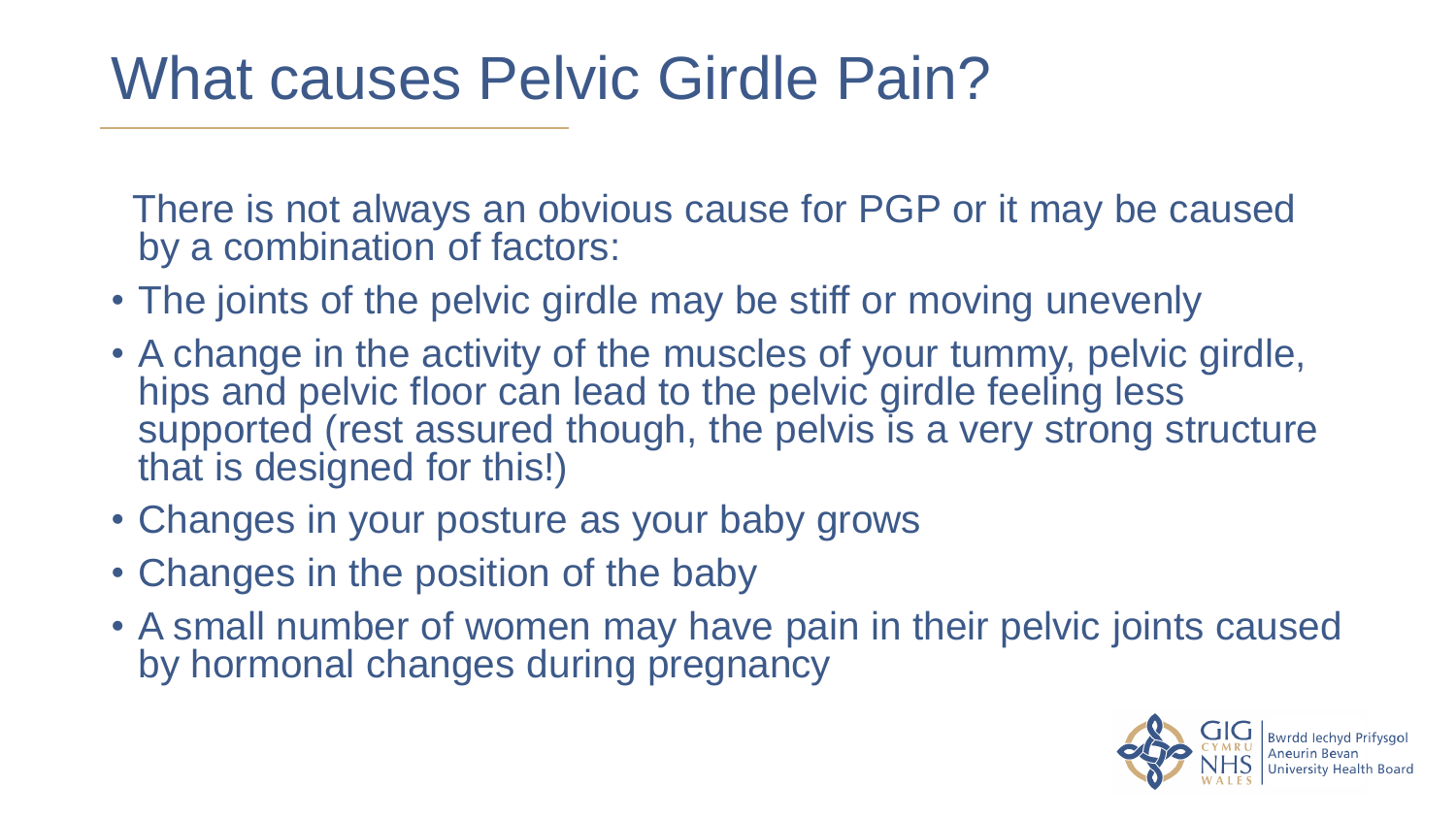### What can I do to Manage my Symptoms of PGP?

- Try and keep yourself gently active. Activities such as pregnancy yoga, Pilates, swimming and walking can all help to increase your pelvic strength and reduce PGP symptoms
- Think about your posture (see next slide)
- Take regular breaks, pace yourself and get some help around the house or with your daily activities
- Try and keep your pelvis level and symmetrical, e.g. avoid sitting with one leg crossed over the other, standing on one leg/with more weight through one leg or sitting in a twisted position
- Avoid staying in one position for too long
- Try sitting on a gym ball and gently moving your hips in circles or figures of eight
- Work on the abdominal exercises and pelvic floor exercises described in this presentation

*Follow this [link](https://abuhb.nhs.wales/hospitals/a-z-hospital-services/physiotherapy/pelvic-health-physiotherapy/physiotherapy-maternity-antenatal/) to some short videos for tips and information on managing PGP and keeping active during pregnancy*  **Further useful information and management advice can be found in this [leaflet](https://pogp.csp.org.uk/system/files/pogp-pgppat_3.pdf)** 

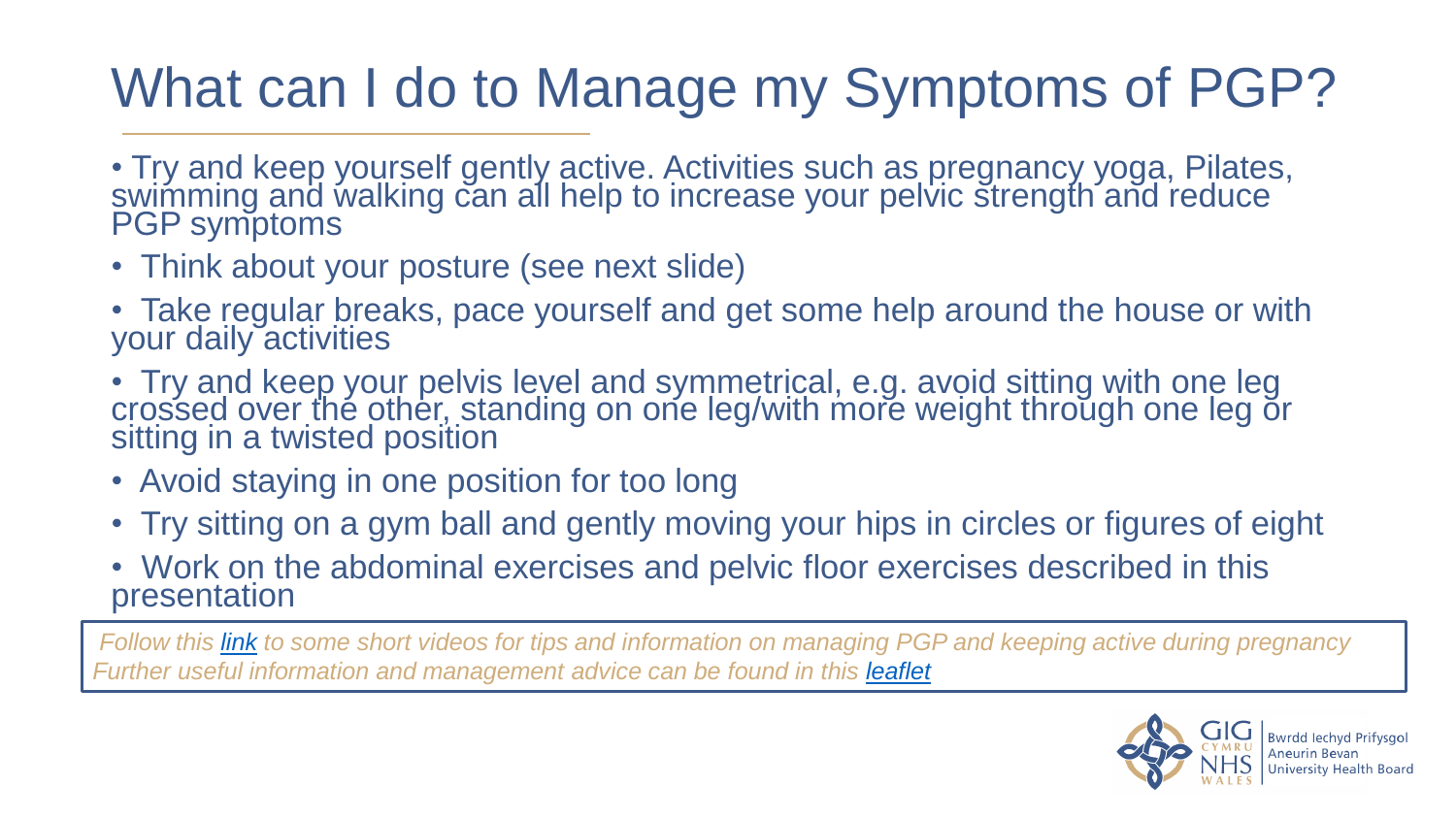### Maintaining Good Posture



- As your baby grows, your tummy and pelvic floor muscles lengthen and stretch, this can alter your posture and contribute to PGP
- Think about your posture throughout the day and make small corrections to ease your symptoms





**Bwrdd lechyd Prifysgol Aneurin Bevan University Health Board**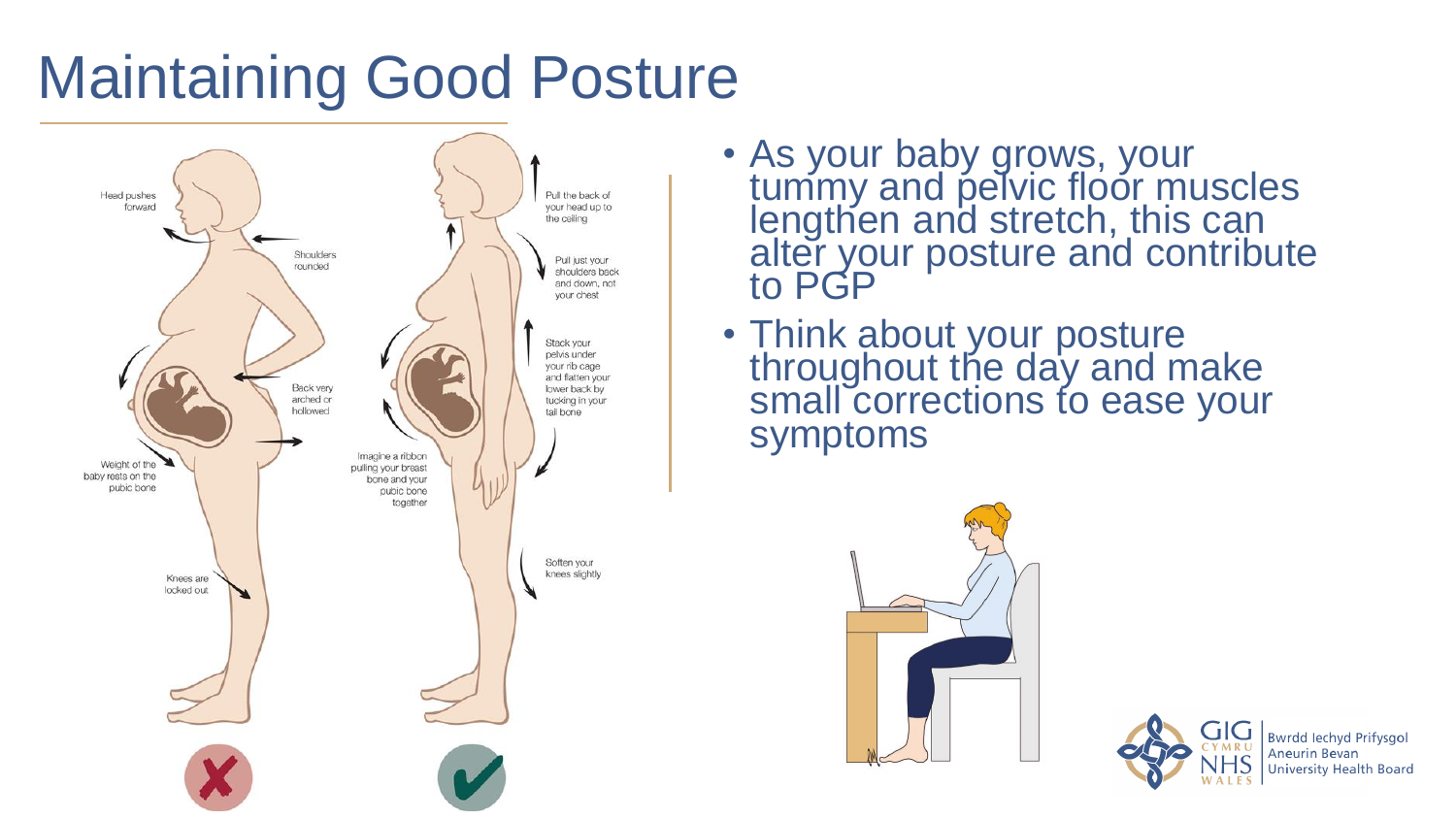### Why do Pelvic Floor Exercises during Pregnancy?



- To prevent, cure or improve bladder leakage
- To prevent and reduce the risk of developing prolapse symptoms
- To maintain or improve your sexual function
- To ensure your pelvis is strong as your baby grows
- To reduce the likelihood of developing symptoms of PGP or to manage existing symptoms

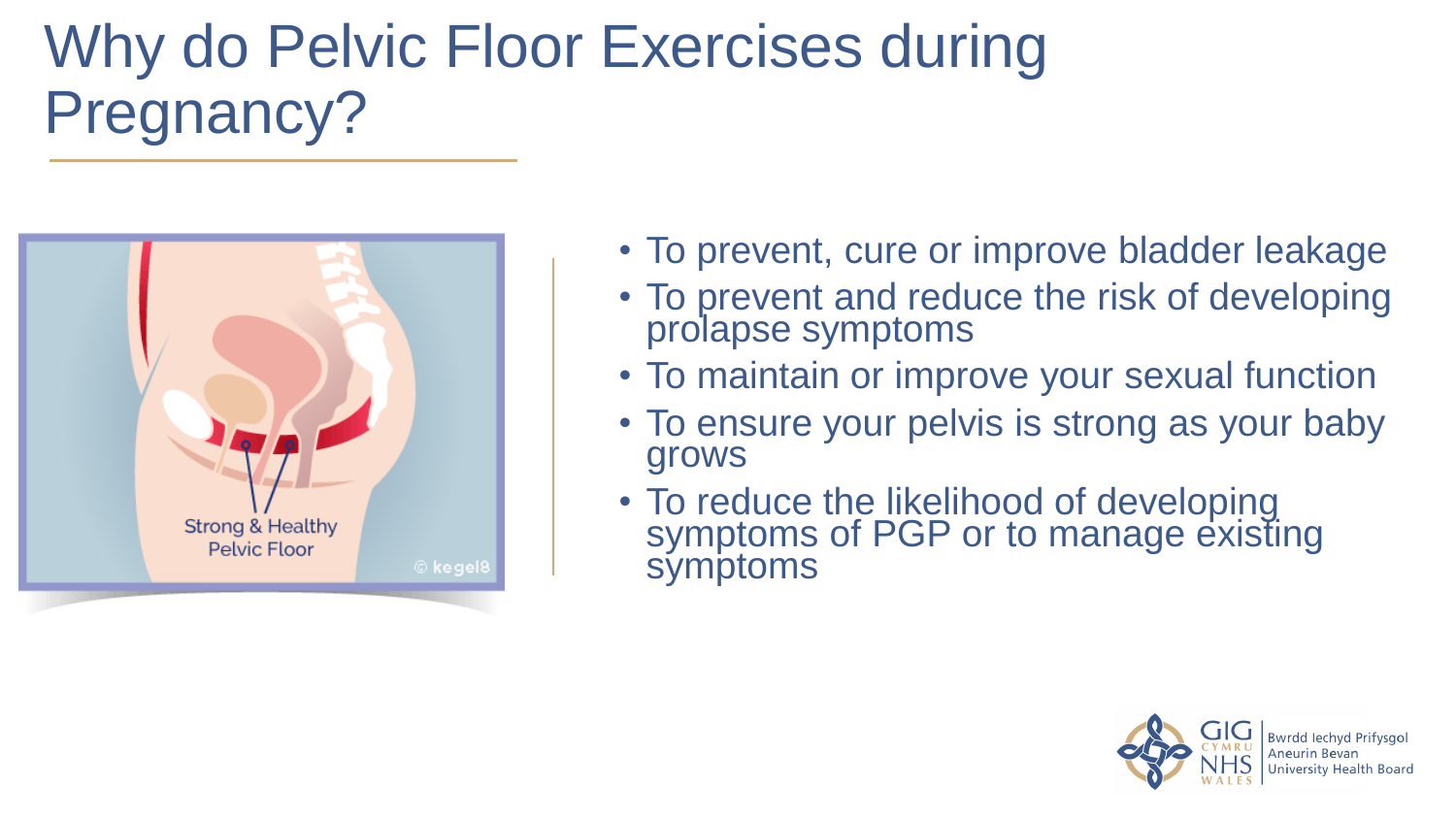# How to Find & Squeeze your Pelvic Floor Muscles

- $\Box$  Lie down or sit upright, in a comfortable position
	- If you are 19 weeks pregnant or over, ensure that you prop your head and shoulders up on a few pillows
- $\Box$  Imagine that you are stopping yourself pass wind and stopping the flow of urine.
- It should feel like a drawing up of the pelvic floor muscles from the back passage towards the bladder

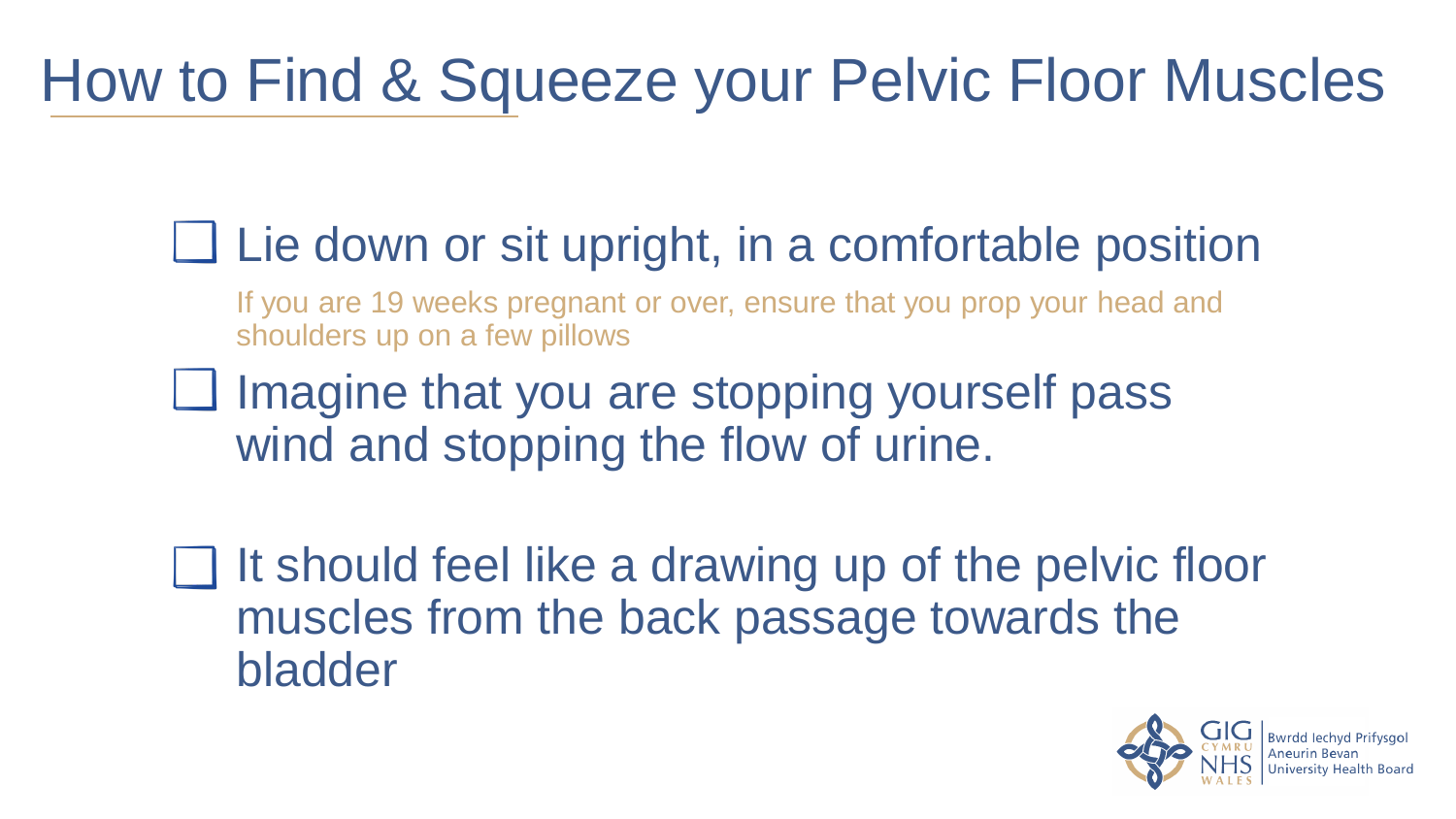# How to Find & Squeeze your Pelvic Floor Muscles

### **◆ Breathe normally**

You may feel your lower tummy muscles 'joining in' a **little** 





Squeeze your buttock or leg muscles

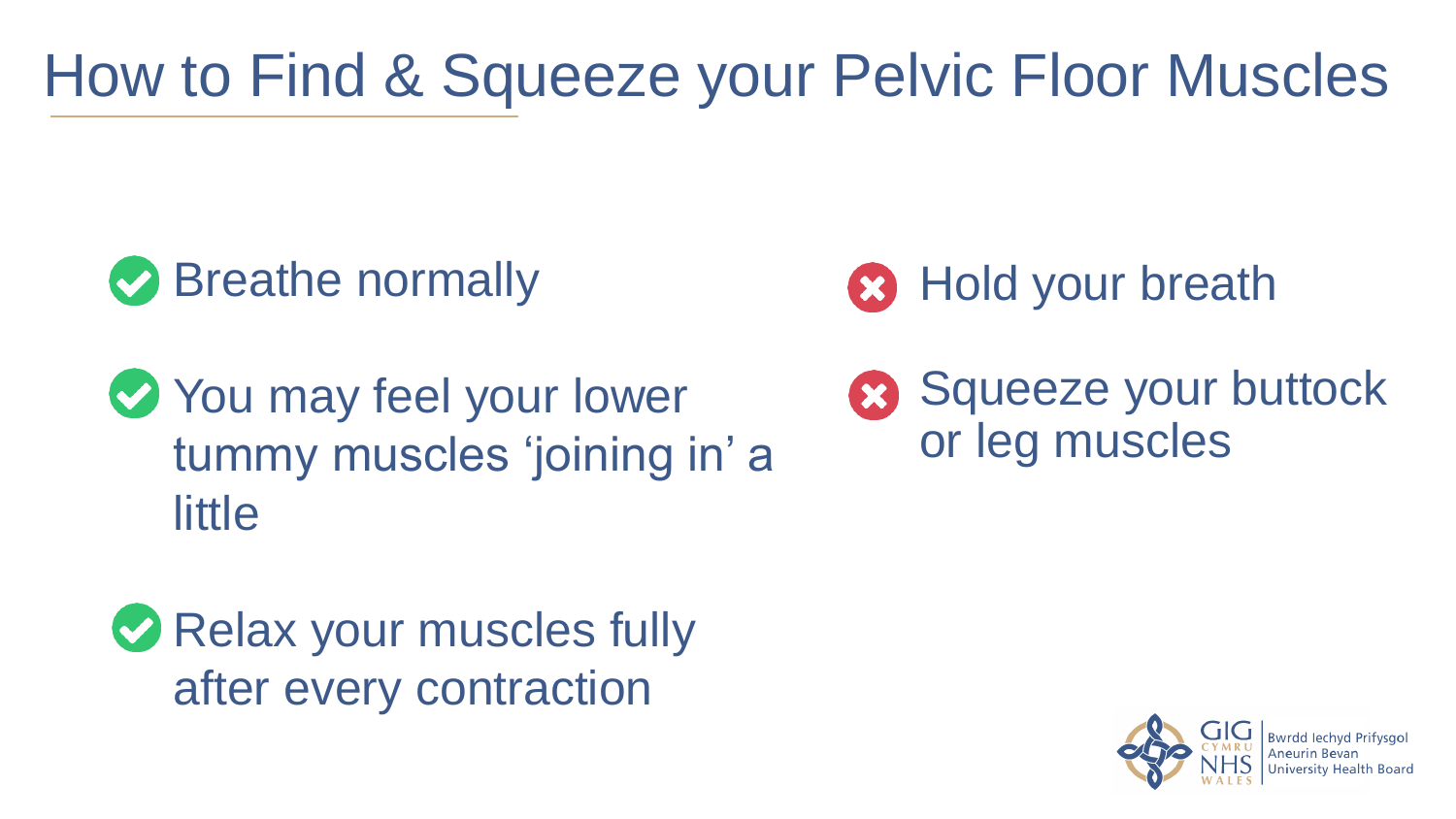### Not sure how to find your Pelvic Floor Muscles?



You can gently insert a thumb or finger into the vagina. With a correct contraction you should feel a slight grip on your finger, maybe even a lift upwards. It should NOT feel as though your finger is being pushed out





**Bwrdd lechyd Prifysgol** niversity Health Board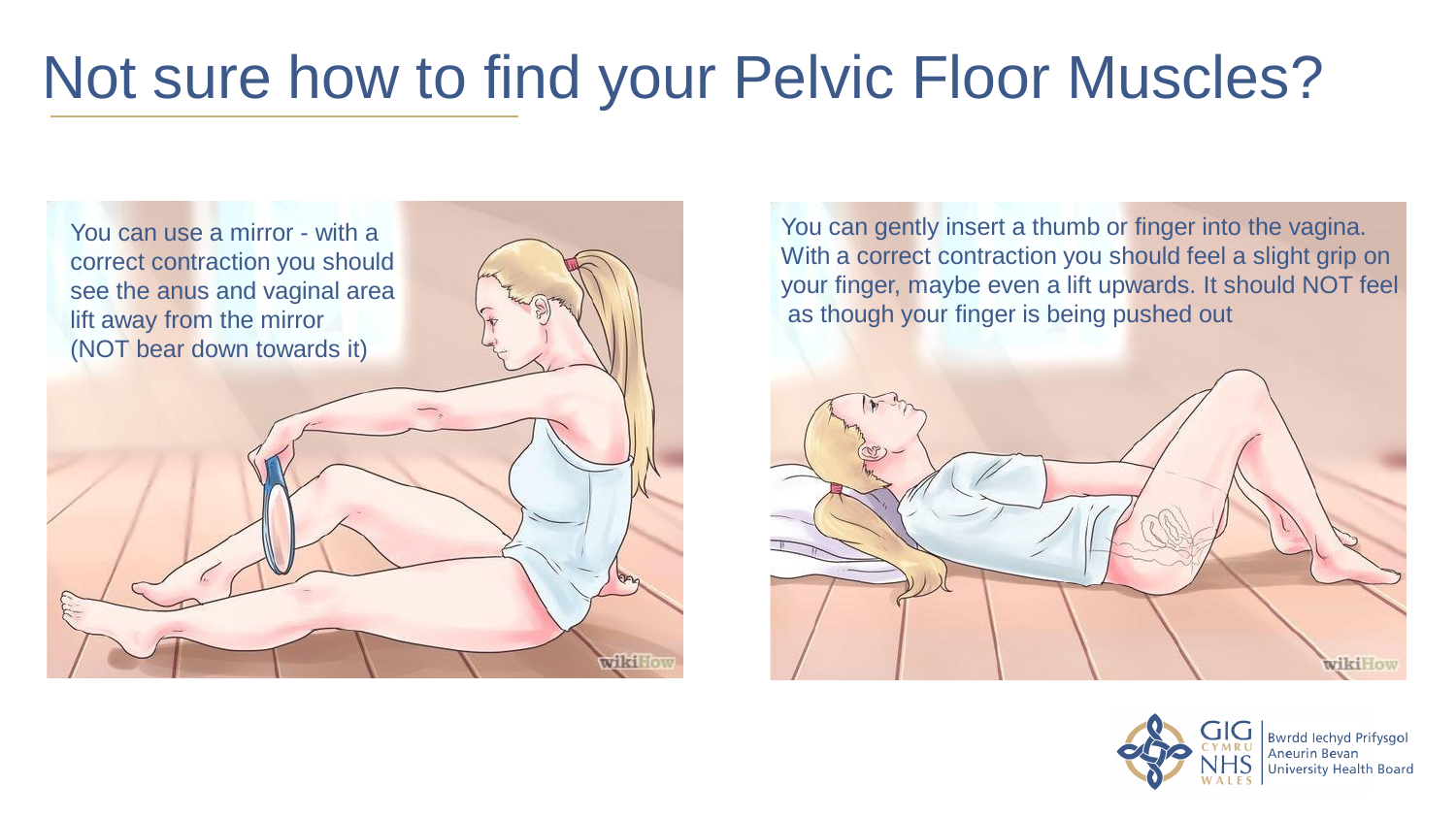### How to Do Pelvic Floor Exercises

#### **Long Squeezes**

Tighten your pelvic floor muscles, hold the squeeze, then release them fully. How long can you hold it?

Repeat the long squeezes until the pelvic floor muscles tire. How many times can you repeat it?

#### **Short Squeezes**

Quickly tighten your pelvic floor muscles, then immediately release them fully. How many times can you do this before the muscles tire? This shouldn't be a pulsing motion, you need to make sure you fully relax between each squeeze.

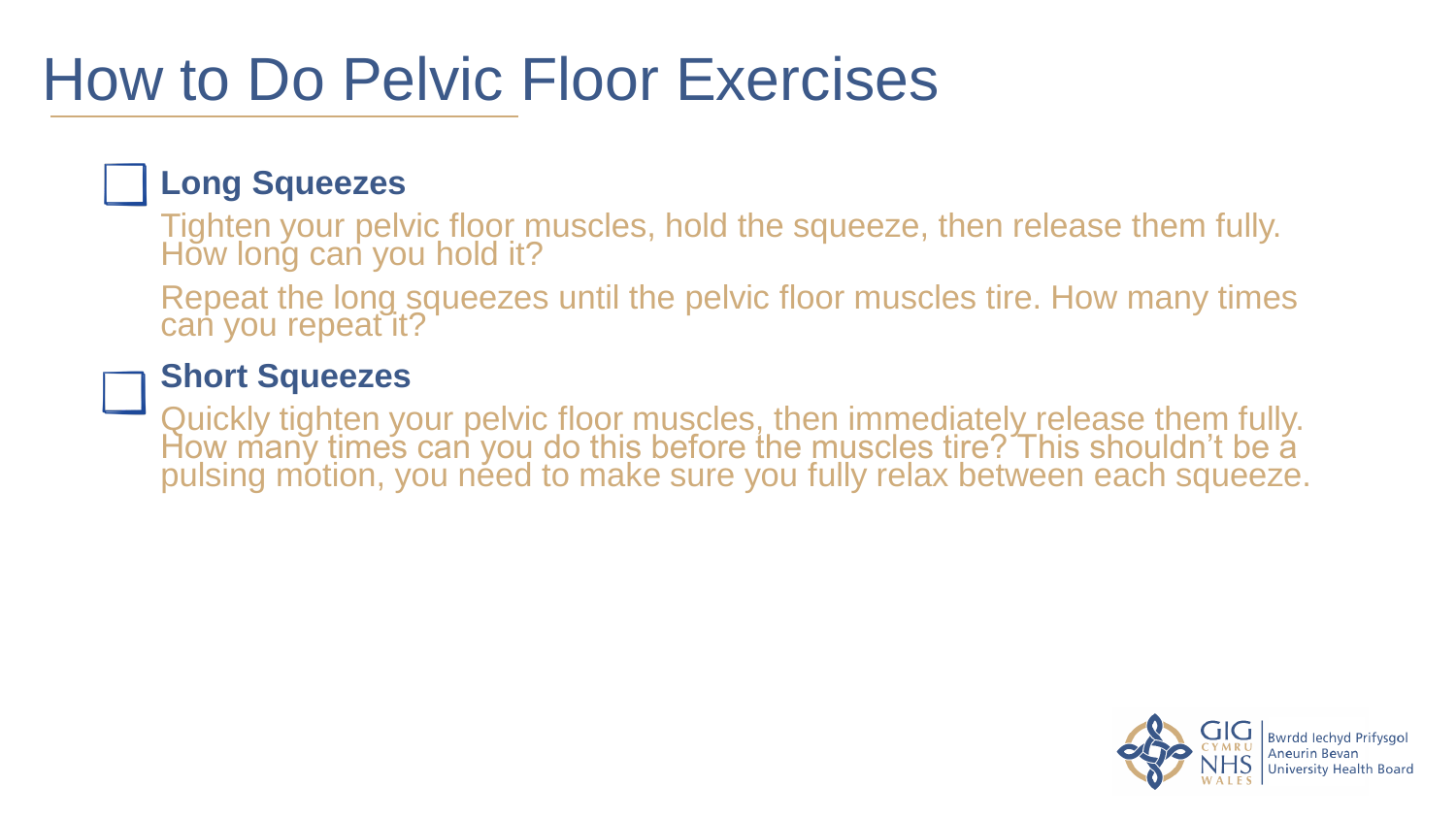### Exercise Tips

Always relax the muscles fully after each squeeze \*

- Aim eventually to do **10 long squeezes**, holding each squeeze for **10 seconds**, followed by **10 short squeezes**
- Aim to do your pelvic floor muscle exercises at least **3 times each day**. You may find it easier sitting or lying down to start with
- If you find that you can only hold the squeeze for a short time, or can only do a few before the muscles tire, it may be better to start doing them **'little and often'**

*\*It is important to fully release each squeeze – the aim is to have strong muscles that can fully lengthen too. 'Pulsing' your muscles could shorten them – your muscles need to be able to fully lengthen and stretch around your baby's head during childbirth*

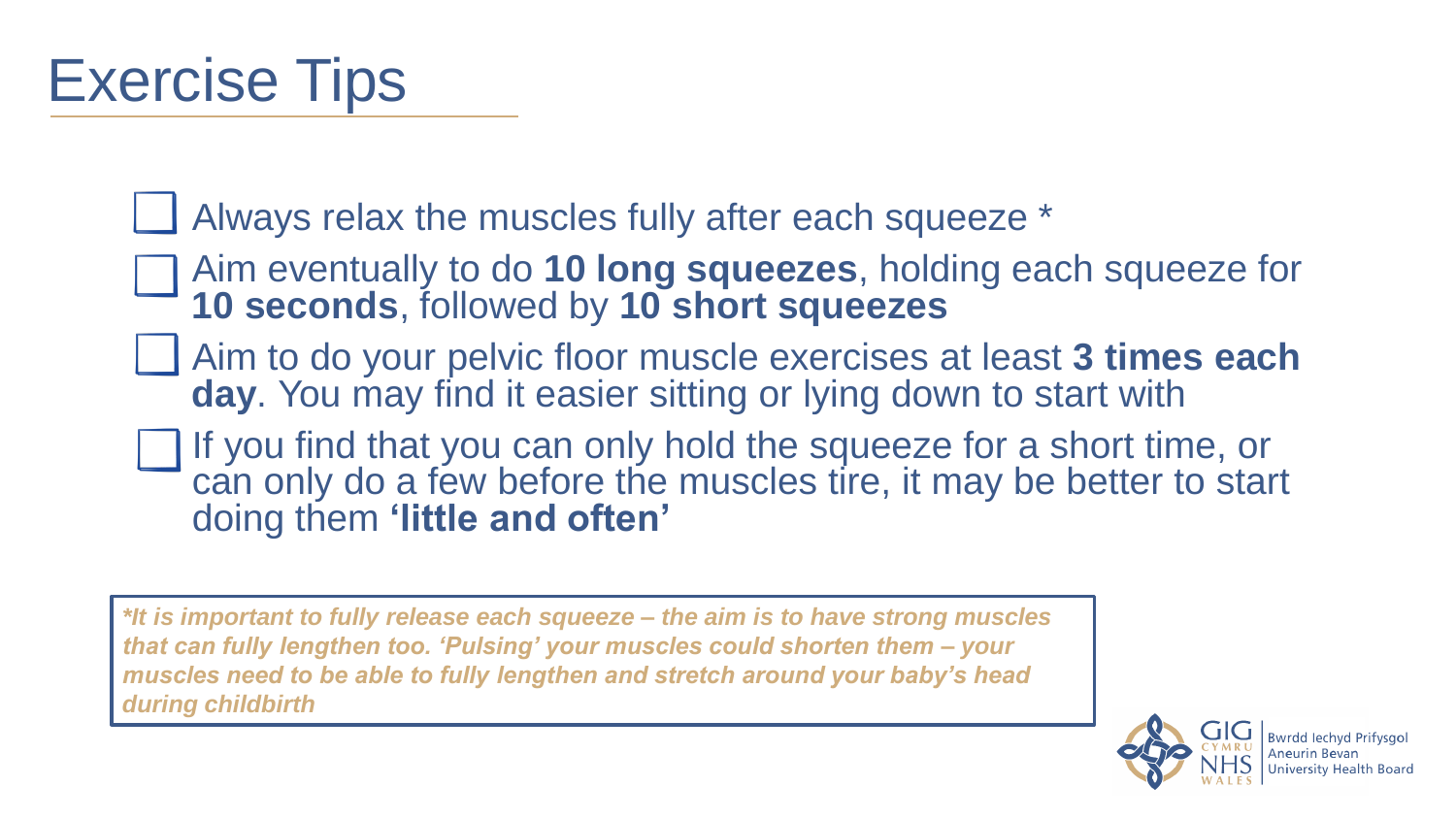### Exercise Tips

- You should notice an improvement within **3 - 5 months**
	- As your muscles start to feel stronger, try doing the exercises **standing up**
- Keep practising your pelvic floor muscle exercises **once each day** to maintain the improvement
- If you experience pain during or after doing the exercises, or if you don't see any improvement after 5 months, it is important to get advice from a pelvic health physiotherapist

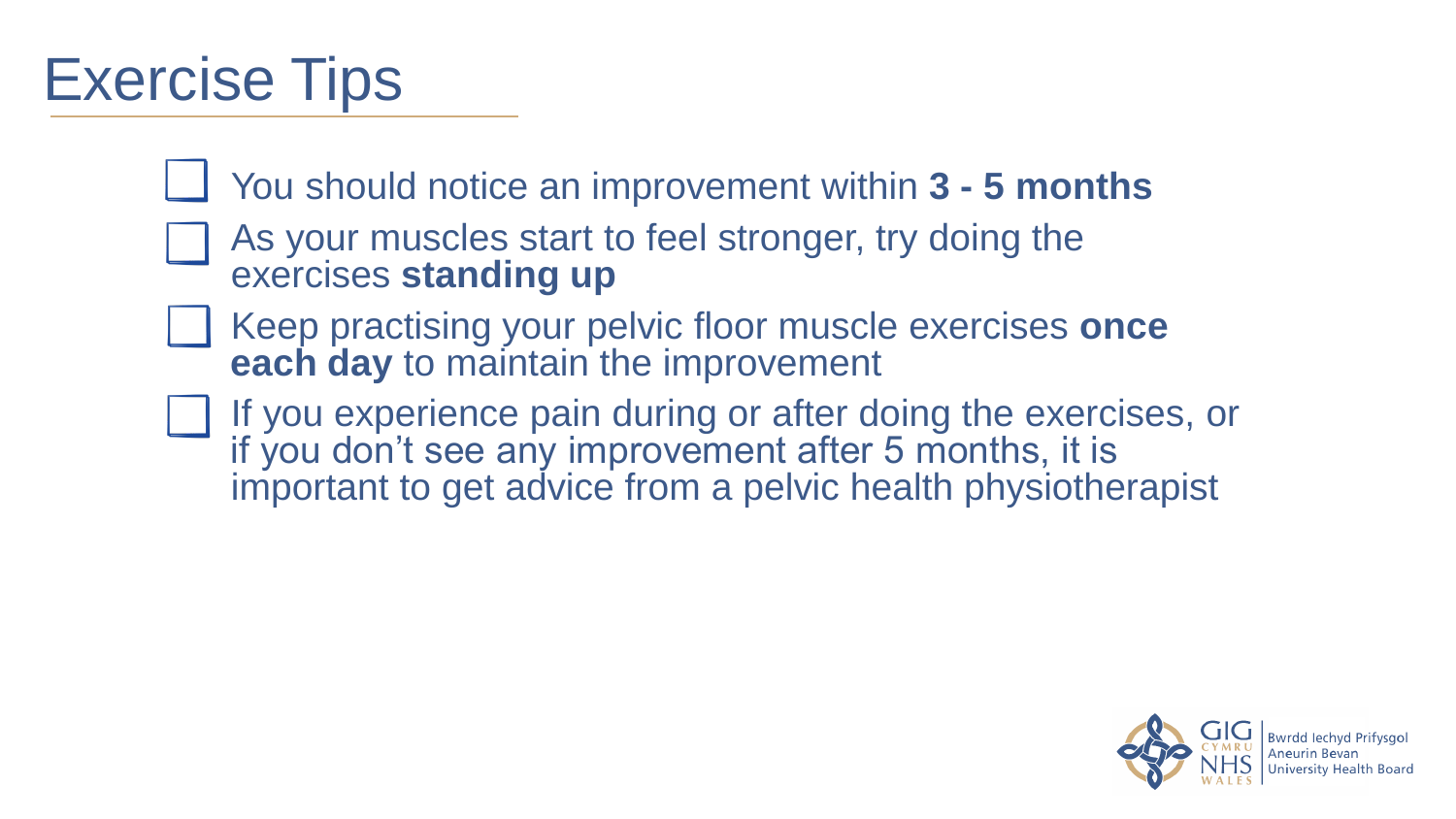### How to Remember to do Pelvic Floor Exercises



Make the exercises part of your daily routine, doing them at the same time as another activity you already do regularly e.g. brushing your teeth Set reminders on your phone Try one of the pelvic floor exercise apps available Do the exercises after emptying your bladder, sitting on the toilet lid (but don't practise by stopping your flow of urine)



©[squeezyapp.com](https://www.squeezyapp.com/)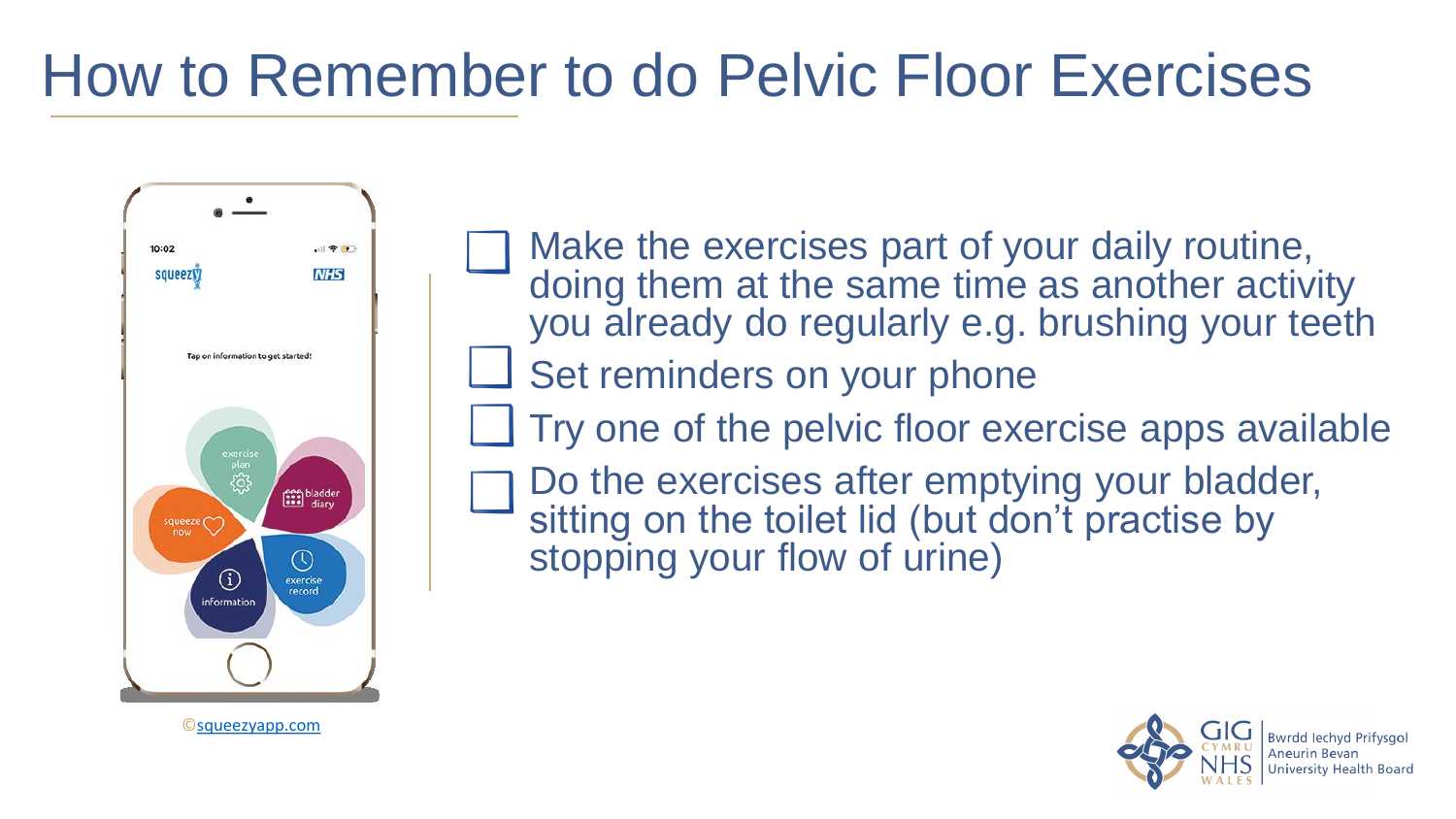### Use Your Pelvic Floor Muscles…

When you cough and sneeze and lift heavy objects This helps to support your pelvic organs and prevent bladder leakage

#### When you lift heavy objects

Gently squeeze your pelvic floor muscles with your lower tummy muscles This helps to support your spine, pelvic organs and prevent bladder leakage

#### When you exercise

For example, practise squeezing your muscles and breathing out as you rise from a squat

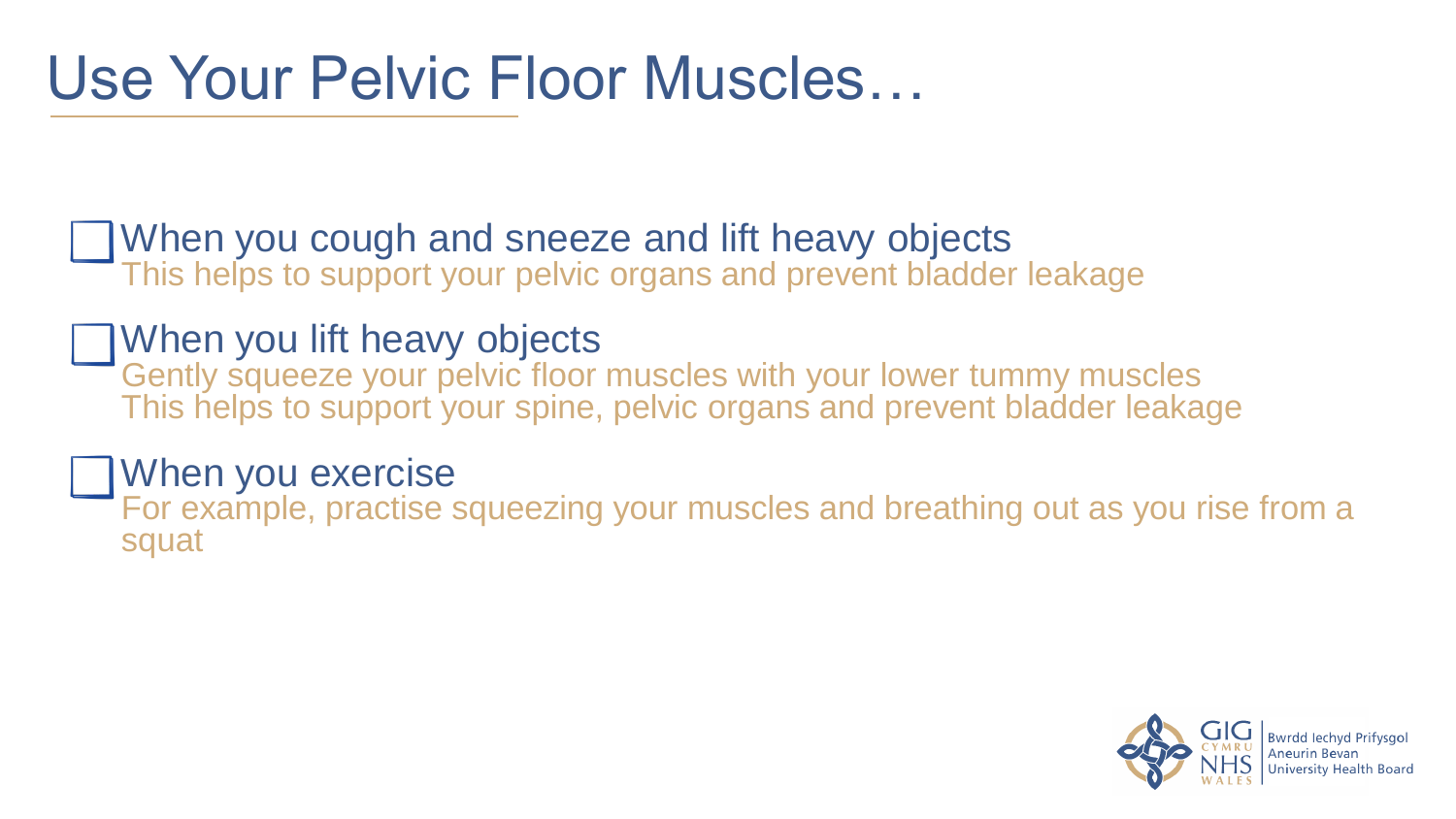### Pelvic Floor Exercises | For More Information

- [This animation shows the location of your pelvic floor muscles -](https://www.youtube.com/watch?v=q0_JAoaM6pU) Pelvic Floor Anatomy *(opens in new window)*
- The following is a video of one of our physiotherapists explaining how to do pelvic floor exercises during pregnancy - [Pelvic Floor Exercises](https://www.youtube.com/watch?v=XooaIktaQpg&feature=youtu.be) *(opens in new window)*
- This is a leaflet version [Pelvic Floor Exercises For Women](http://www.wales.nhs.uk/sitesplus/documents/866/PIU894(3)(ABUHB)(Active)(July 18)  Pelvic Floor Exercises for Women.pdf) *(opens in new window)*

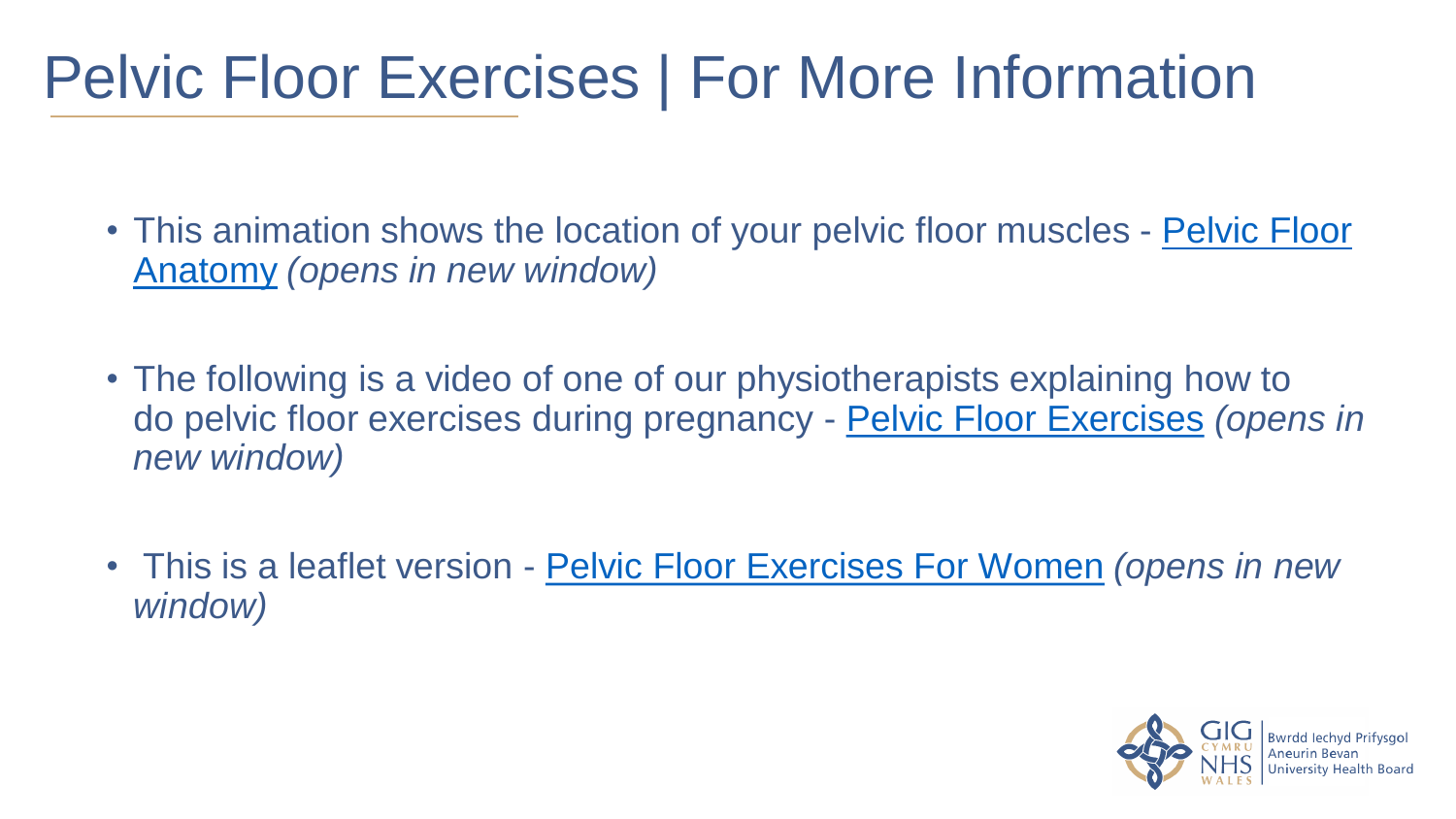# Why do Abdominal Exercises During Pregnancy?



- Your deep tummy muscles help to support your spine
- To ease low back pain and symptoms of **PGP**
- To help reduce any separation of the tummy muscles (known as Diastasis Recti)
- They also work with your pelvic floor muscles to help support your pelvic organs

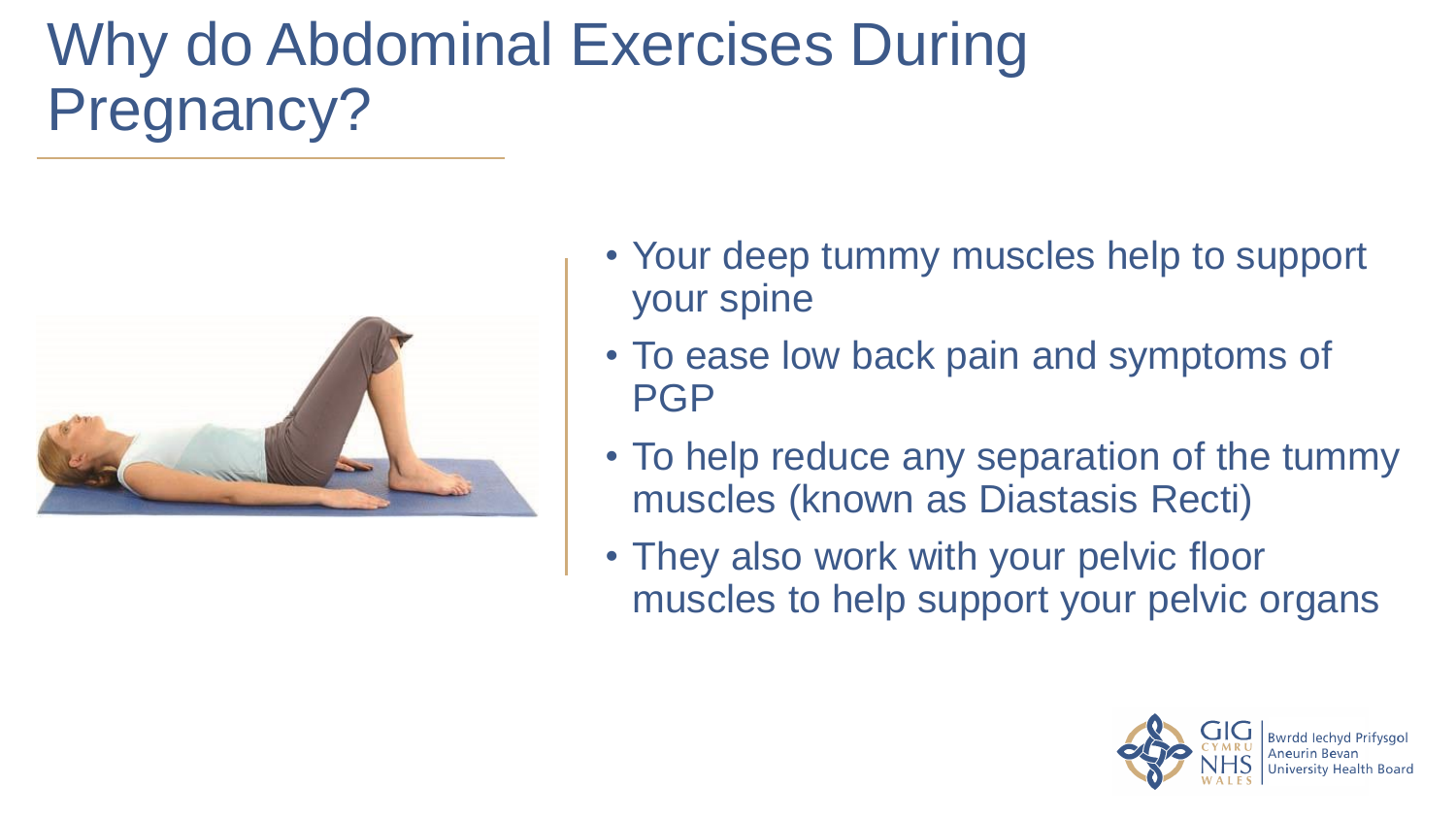### How to find your Deep Abdominal Muscles

- Lie on your back comfortably with your fingertips resting on the inside of each hip bone (or on your lower bump, above your pubic bone)
	- If you are 19 weeks pregnant or over, ensure that you prop your head and shoulders up on a few pillows
	- Take a deep breath in
- As you breathe out, squeeze the muscles around your back passage and slowly draw your lower tummy muscles in towards your spine as though squeezing into a tight belt You should feel your tummy muscles tighten underneath your fingertips or just above your pubic bone
- Hold this position whilst gently breathing in and out
- Try and hold for 5 seconds, building up to 10. Aim to repeat up to 10 times



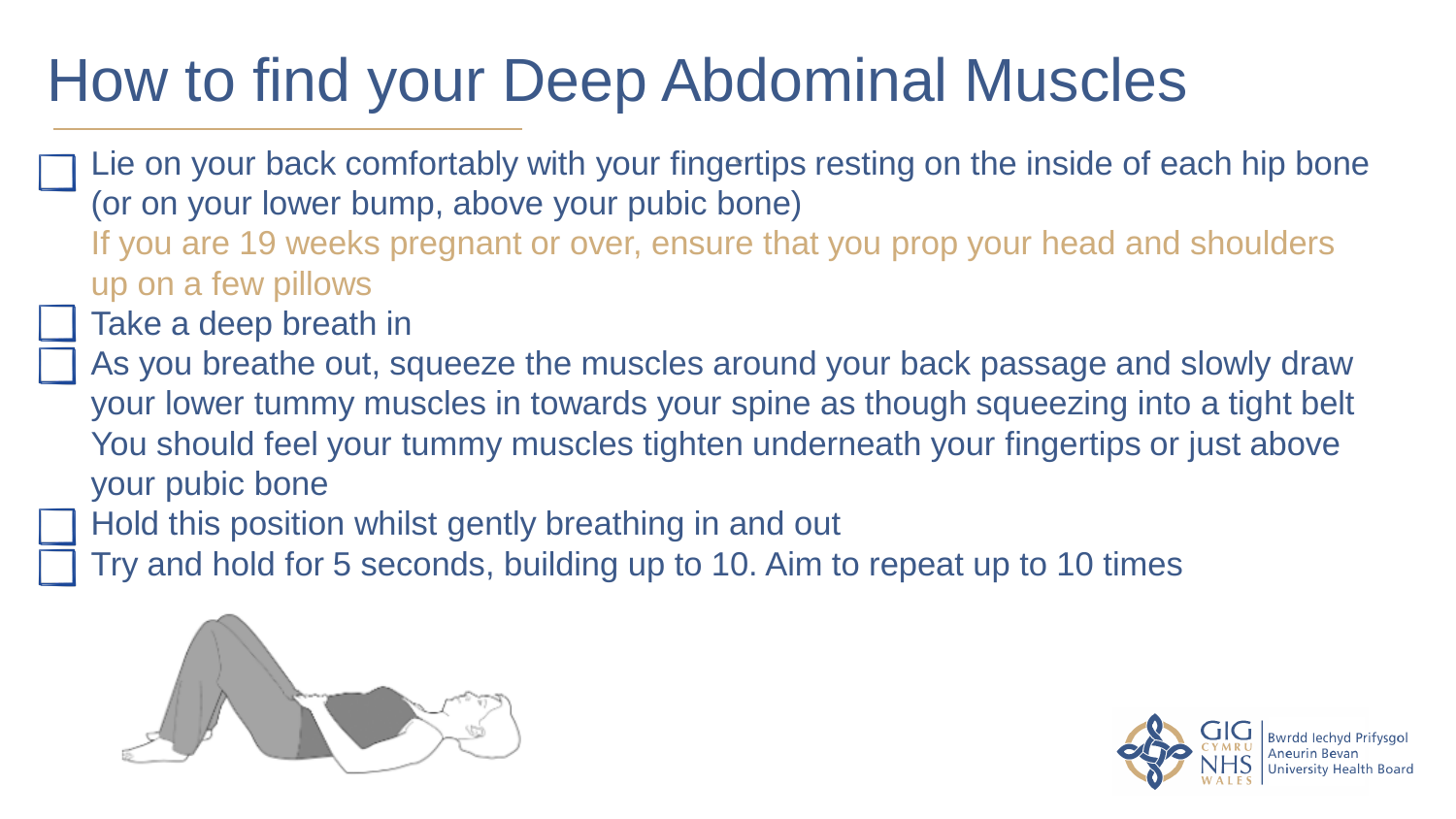### How to do Abdominal Exercises Continued

- You can also try these exercises in side lying, sitting, on all 4's or even when standing up
- **□ Make sure you don't hold your breath**
- $\Box$  Gradually build up how long you can hold for and the number of repetitions
- **□ Aim to do them twice daily**
- Try engaging your abdominal muscles about 30% when walking around, going up and down stairs or moving from one position to another, particularly if you are experiencing PGP symptoms

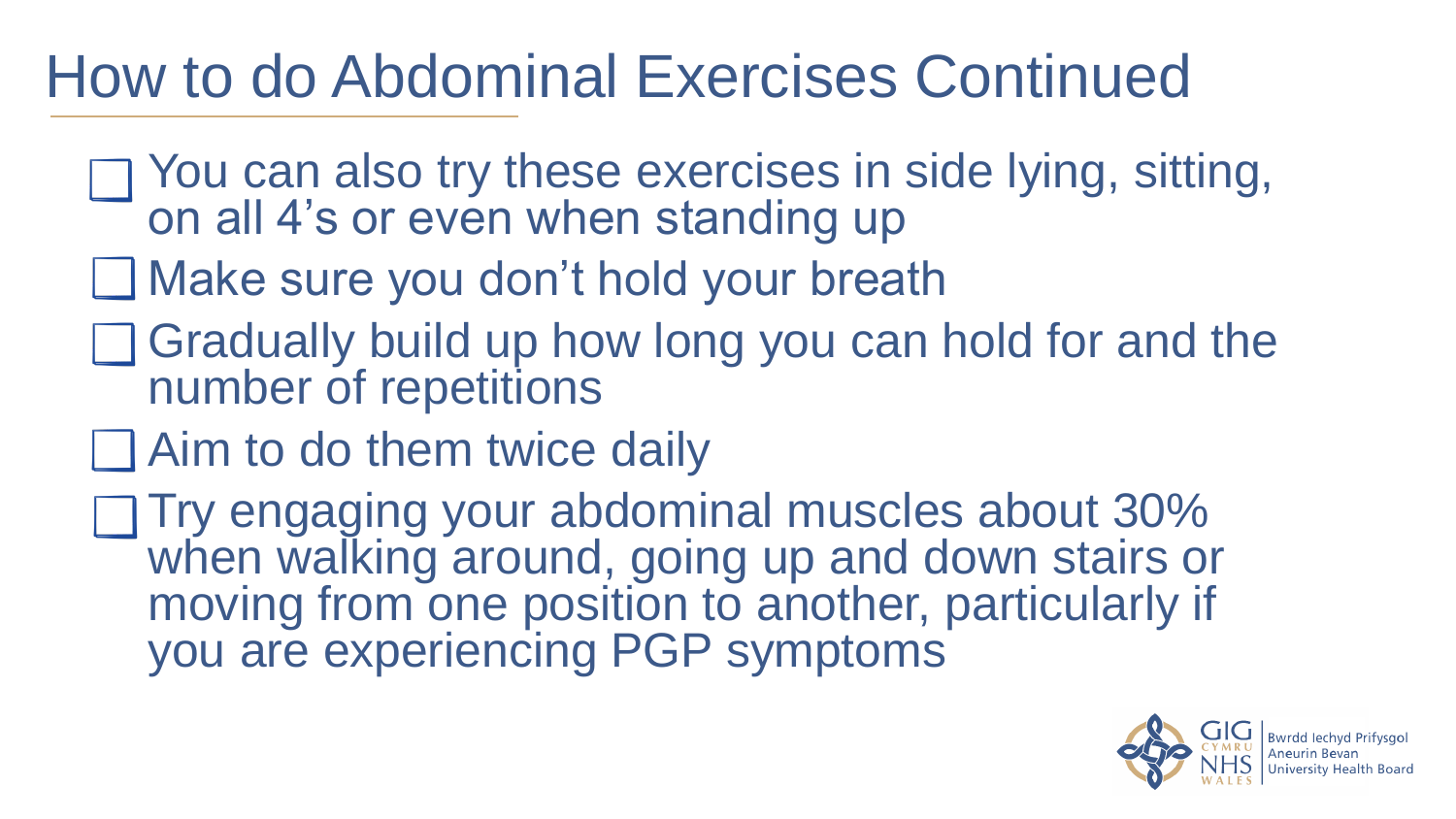### How to Use Your Abdominal Muscles



- Your abdominal muscles work with your pelvic floor muscles to help to support your spine
- When you lift something heavy, draw in your pelvic floor and deep abdominal muscles
- It's also a good idea to keep the object you're lifting close to you, and to use your ©spinegroupalabama.com leg muscles

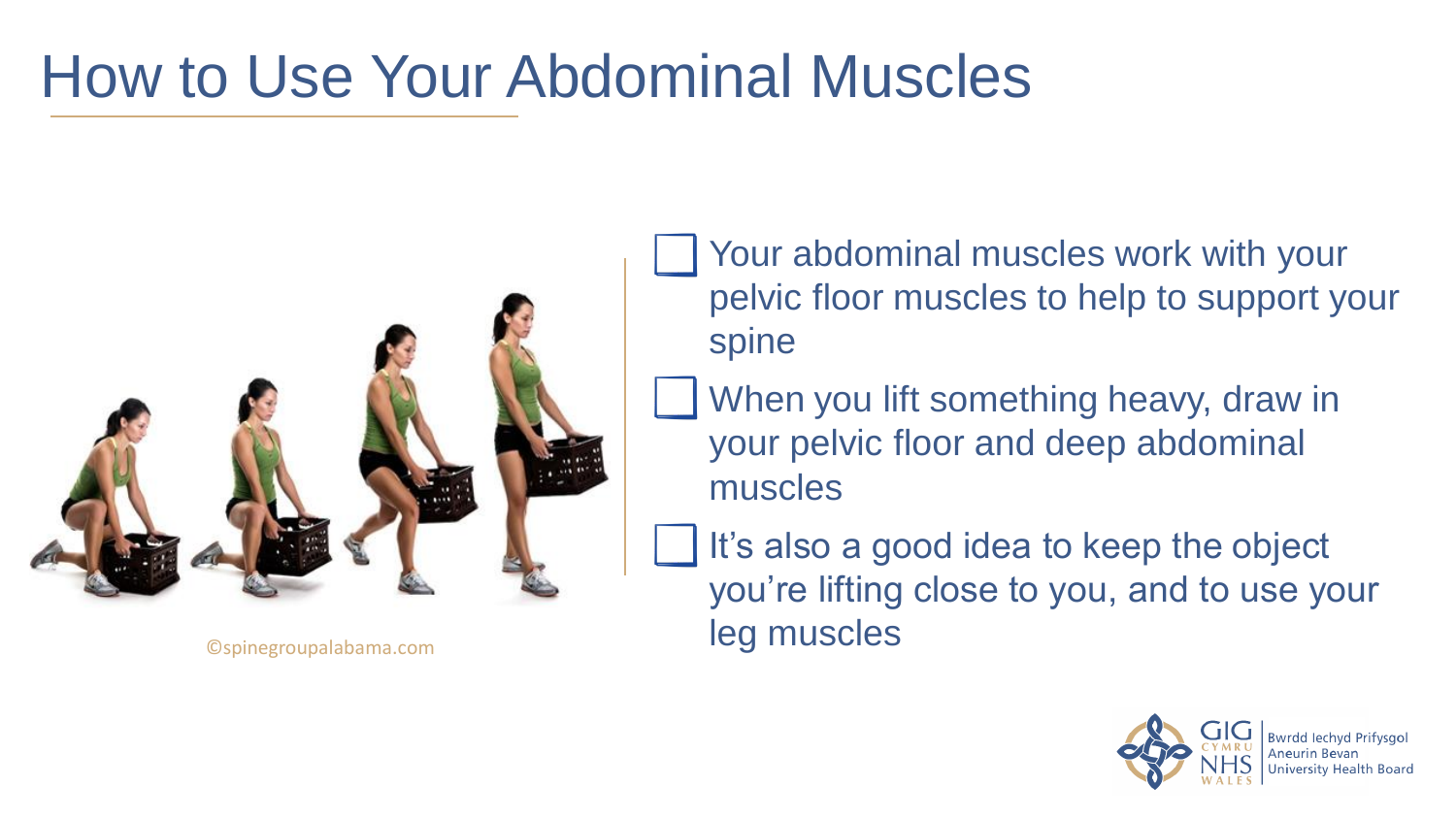### Pelvic Girdle Pain and Labour

- If you are experiencing PGP, you should still be able to deliver your baby according to your original birth plan
- It is worth informing your midwife that you have been experiencing PGP so that they can help you to avoid any positions that you may find uncomfortable during labour
- You can add details of comfortable and uncomfortable positions to your birth plan
- Practise moving between comfortable positions before labour so you feel confident. Your birth partner can help with this
- A water birth may be a good option for you
- During labour, try and keep gently active by standing or walking around
- You may find it comfortable to rest on your hands and knees or to kneel up
- Try and avoid lying on your back or sitting for long periods during labour as this can slow the labour down



*\*These positions may feel comfortable during labour\**



**Bwrdd lechvd Prifysgol University Health Board**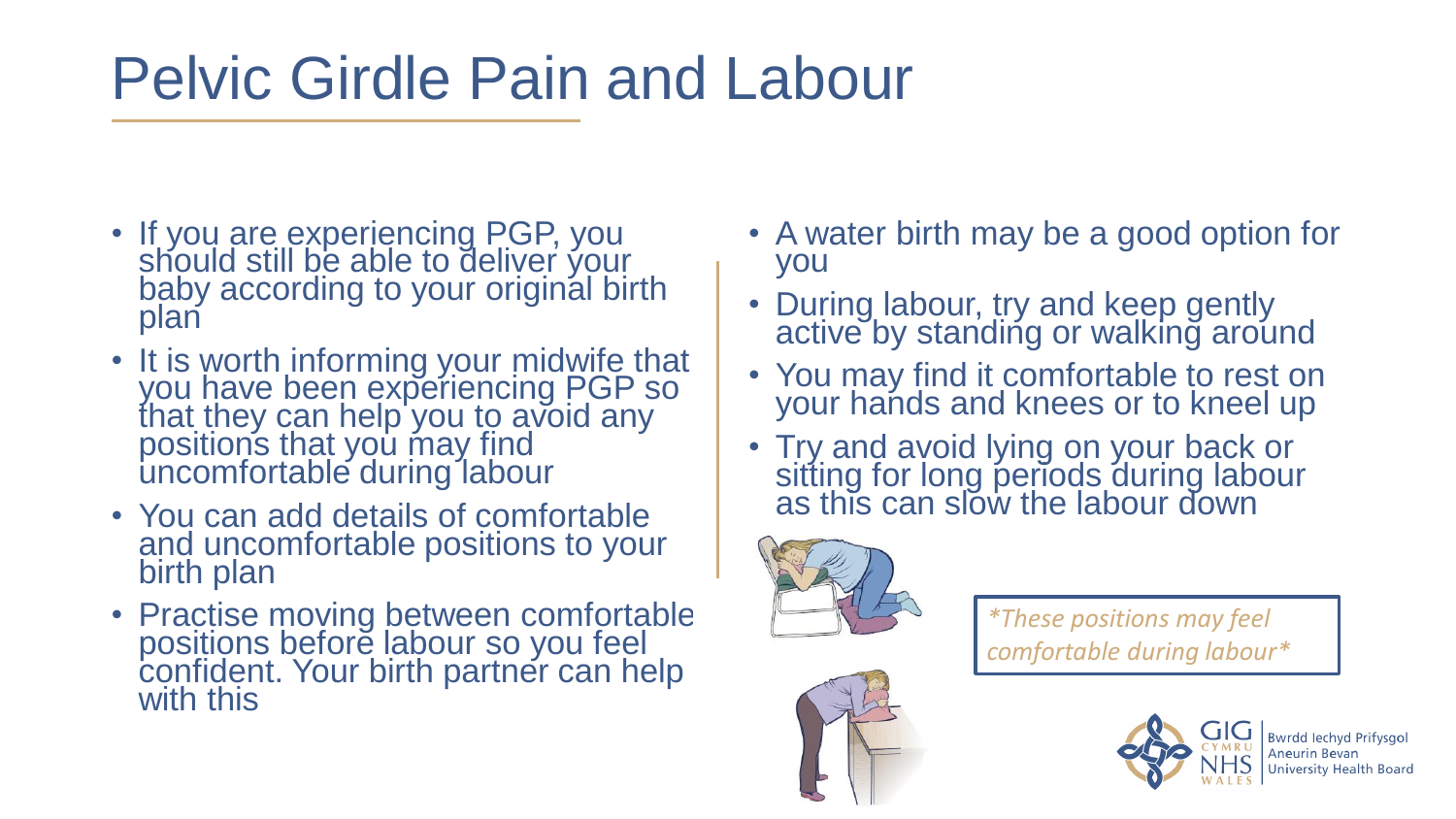### Postnatal Pelvic Girdle Pain

- Most women find that their PGP symptoms pass once their baby has been born
- However some women may develop new symptoms, or their existing symptoms may linger a little longer into the postnatal period
- You should aim to get started on pelvic floor exercises and abdominal exercises as soon as you can following the delivery of your baby
- This will help strengthen your pelvis, reduce low back pain and help you return to normal function more quickly
- When you feel ready to exercise, Pilates can be a great way of increasing your pelvic and core strength postnatally and helping to reduce lasting symptoms of PGP